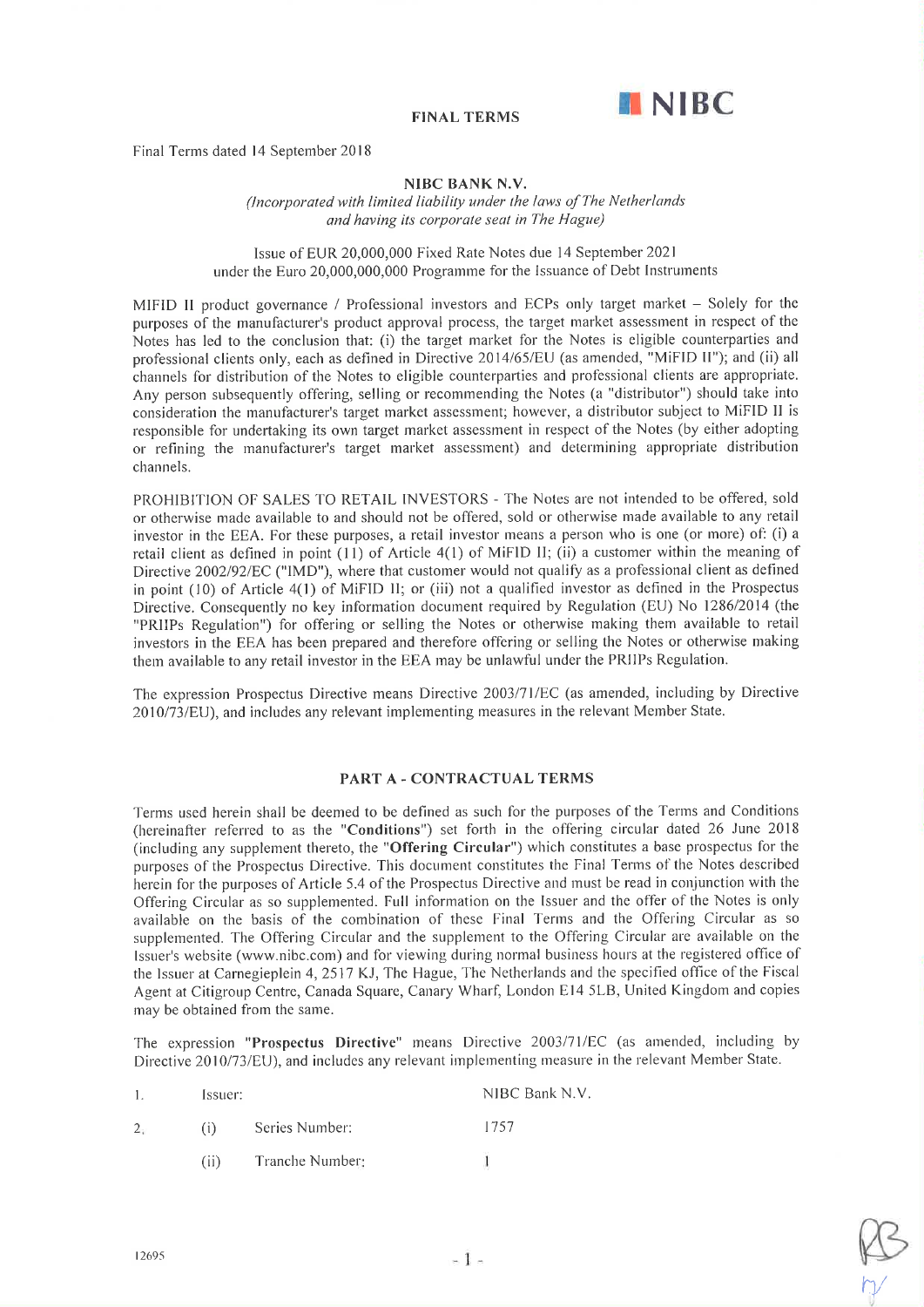|                                                  | (iii)                                                  | Date of which Notes will be<br>consolidated and form a single<br>series: | Not Applicable                                   |
|--------------------------------------------------|--------------------------------------------------------|--------------------------------------------------------------------------|--------------------------------------------------|
| 3.                                               | Specified Currency or Currencies:                      |                                                                          | Euro ("EUR")                                     |
| 4.                                               | Aggregate Nominal Amount:                              |                                                                          |                                                  |
|                                                  | (i)                                                    | Series:                                                                  | EUR 20,000,000                                   |
|                                                  | (ii)                                                   | Tranche:                                                                 | EUR 20,000,000                                   |
| 5.                                               | Issue Price:                                           |                                                                          | 100.00 per cent. of the Aggregate Nominal Amount |
| 6.                                               | (i)                                                    | Specified Denominations:                                                 | EUR 100,000                                      |
|                                                  | (ii)                                                   | <b>Calculation Amount:</b>                                               | EUR 100,000                                      |
| 7.                                               | (i)                                                    | Issue Date:                                                              | 14 September 2018 ·                              |
|                                                  | (ii)                                                   | Interest Commencement Date (if<br>different from the Issue Date):        | Issue Date                                       |
| 8.                                               | Maturity Date:                                         |                                                                          | 14 September 2021                                |
| 9.                                               | Interest Basis:                                        |                                                                          | 0.40 per cent. Fixed Rate                        |
|                                                  |                                                        |                                                                          | (further particulars specified below)            |
| 10.                                              | Minimum Interest Amount:                               |                                                                          | Not Applicable                                   |
|                                                  | Maximum Interest Amount:                               |                                                                          | Not Applicable                                   |
| 11.                                              | Redemption/Payment Basis:                              |                                                                          | Redemption at par                                |
| 12.                                              | Change of Interest Basis                               |                                                                          | Not Applicable                                   |
| 13.                                              | Put/Call Options:                                      |                                                                          | Not Applicable                                   |
| 14.                                              | <b>Business Centre:</b>                                |                                                                          | TARGET Settlement Day                            |
| 15.                                              | Status of the Notes:                                   |                                                                          | Senior Preferred Notes                           |
| 16.                                              | Date Board approval for issuance of<br>Notes obtained: |                                                                          | 6 April 2018.                                    |
| PROVISIONS RELATING TO INTEREST (IF ANY) PAYABLE |                                                        |                                                                          |                                                  |
| 17.                                              | Fixed Rate Interest Note Provisions:                   |                                                                          | Applicable                                       |

| (1)   | $Rate(s)$ of Interest:       | 0.40 per cent. per annum, payable annually in arrear                                                          |
|-------|------------------------------|---------------------------------------------------------------------------------------------------------------|
| (i)   | Interest Calculation Amount: | Aggregate Nominal Amount                                                                                      |
| (iii) | Interest Payment Date(s):    | 14 September in each year up to and including the<br>Maturity Date, subject to the Business Day<br>Convention |

l4 September in each year in accordance with the Business Day Convention unadjusted (iv) Period End Dates: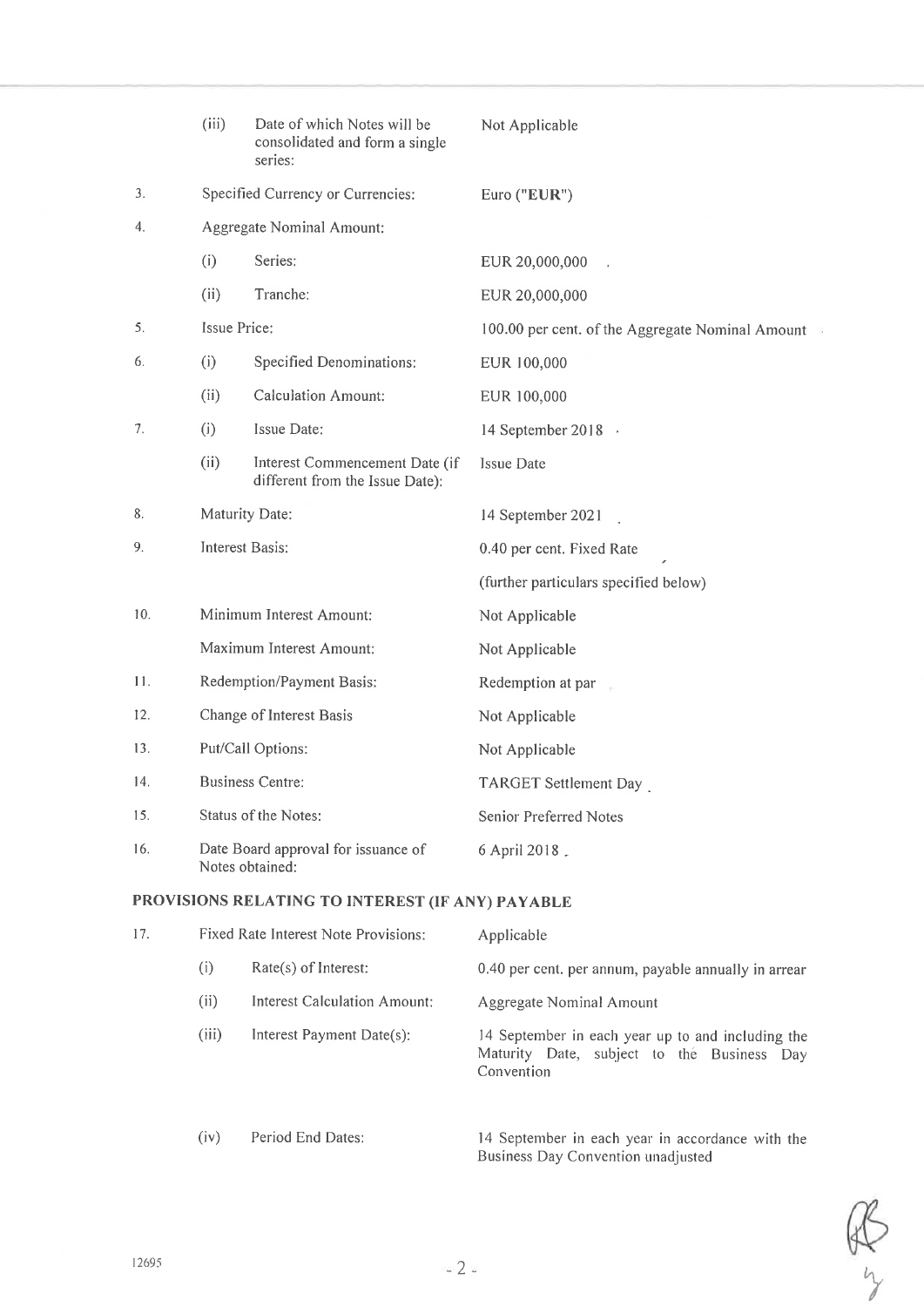|                 | (v)                               | <b>Business Day Convention:</b>                                                                                                                                                                | Following Business Day                                                 |
|-----------------|-----------------------------------|------------------------------------------------------------------------------------------------------------------------------------------------------------------------------------------------|------------------------------------------------------------------------|
|                 | (vi)                              | Fixed Coupon Amount(s):                                                                                                                                                                        | EUR 400 per Calculation Amount                                         |
|                 | (vii)                             | Broken Amount(s): (Applicable<br>to Notes in definitive form.)                                                                                                                                 | Not Applicable                                                         |
|                 | (viii)                            | Day Count Fraction:                                                                                                                                                                            | Actual/Actual (ICMA)                                                   |
| 18.             |                                   | Floating Rate Interest/CMS-Linked<br>Interest Note Provisions:                                                                                                                                 | Not Applicable                                                         |
| 19.             |                                   | Index Linked Interest Provisions:                                                                                                                                                              | Not Applicable                                                         |
| 20.             |                                   | Zero Coupon Note Provisions:                                                                                                                                                                   | Not Applicable                                                         |
| 21.             | Range Accrual Note Provisions:    |                                                                                                                                                                                                | Not Applicable                                                         |
|                 |                                   | PROVISIONS RELATING TO REDEMPTION                                                                                                                                                              |                                                                        |
| 22.             | Index Linked Redemption:          |                                                                                                                                                                                                | Not Applicable                                                         |
| 23.             | Issuer Call:                      |                                                                                                                                                                                                | Not Applicable                                                         |
| 24.             | Regulatory Call:                  |                                                                                                                                                                                                | Not Applicable                                                         |
| 25.             | MREL Disqualification Event Call: |                                                                                                                                                                                                | Not Applicable                                                         |
| 26.             | Illegality Call:                  |                                                                                                                                                                                                | Applicable                                                             |
| 27.             | Tax Call:                         |                                                                                                                                                                                                | Applicable                                                             |
| 28.             | $Put))$ :                         | Investor Put (as per Condition 8.6)<br>(Optional Early Redemption (Investor                                                                                                                    | Not Applicable                                                         |
| 29.             |                                   | Final Redemption Amount of each Note                                                                                                                                                           | EUR 100,000 per Calculation Amount                                     |
| 30 <sub>1</sub> |                                   | Early Redemption Amount of each Note<br>payable on redemption for taxation<br>reasons, redemption for illegality or on<br>event of default (if different from that set<br>out the Conditions): | EUR 100,000 per Calculation Amount                                     |
| 31.             |                                   | Substitution or Variation:                                                                                                                                                                     | Not Applicable                                                         |
|                 |                                   |                                                                                                                                                                                                | PROVISIONS RELATING TO ADJUSTMENTS, DISRUPTED DAYS AND DATE EXTENSIONS |
| 32.             |                                   | Disruption Event:                                                                                                                                                                              | Not Applicable                                                         |
| 33.             |                                   | Disrupted Days:                                                                                                                                                                                | Not Applicable                                                         |
| 34.             |                                   | Date Extensions:                                                                                                                                                                               | Not Applicable                                                         |
|                 |                                   | <b>GENERAL PROVISIONS APPLICABLE TO THE NOTES</b>                                                                                                                                              |                                                                        |
| 35.             |                                   | Form of Notes:                                                                                                                                                                                 |                                                                        |
|                 | (i)                               | Form:                                                                                                                                                                                          | Bearer Notes:                                                          |

Temporary Global Note exchangeable for a<br>Permanent Global Note which is exchangeable for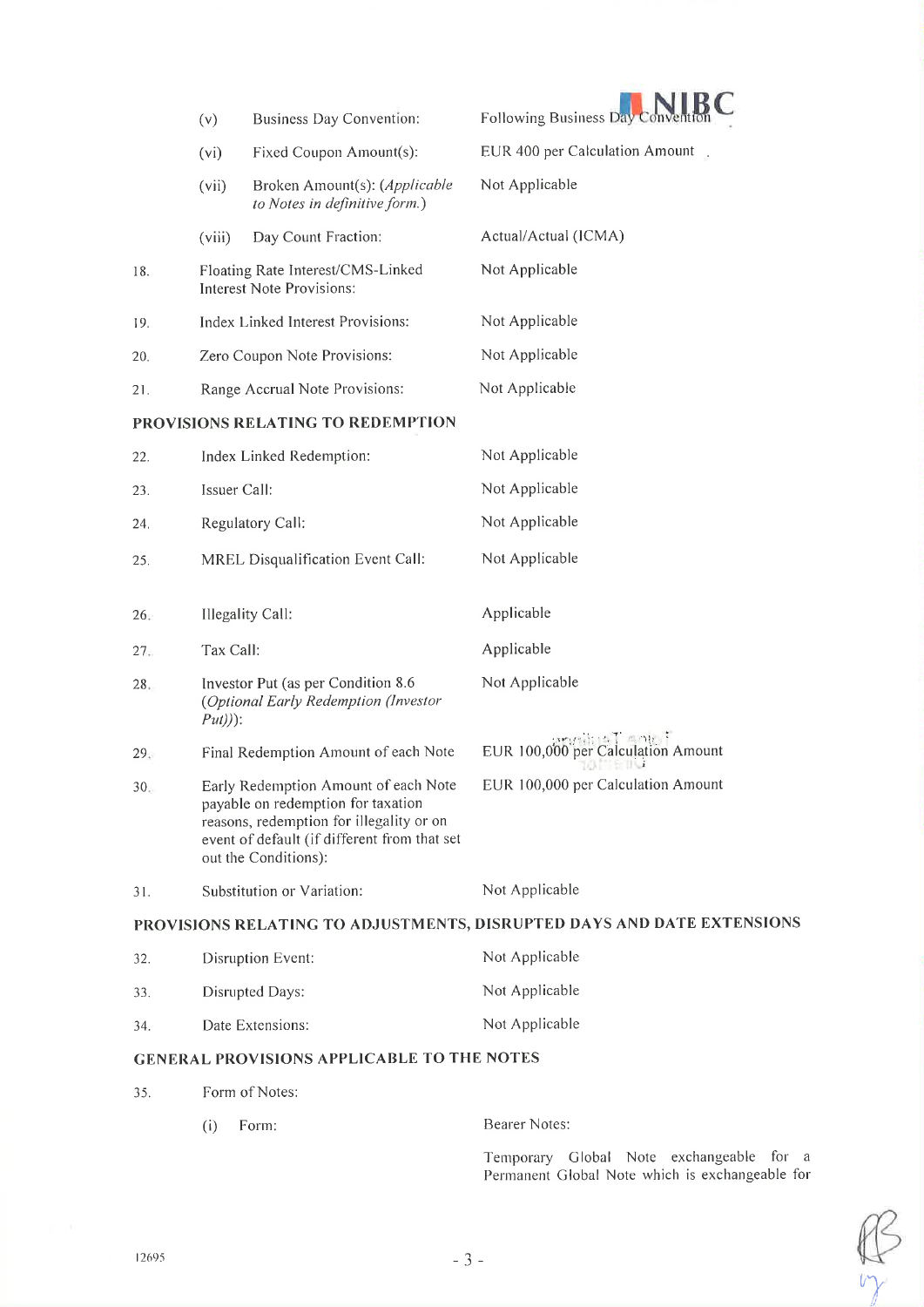Definitive Notes in the limited circumstances specified in the Permanent Global Note

- $(ii)$ New Global Note:
- (iii) New Safekeeping Structure:
- 36. Additional Financial Centre(s) or other special provisions relating to payment dates:
- 37. Talons for future Coupons to be attached to Definitive Notes:
- 38. Calculation Agent:
- 39. Redenomination applicable:
- 40. Whether Condition 6(a) of the Notes applies (in which case Condition 8.3 (Early Redemption for Taxation Reasons (Tax Call)) of the Notes will not apply) or whether Condition 6(b) and Condition 8.3 (Early Redemption for Taxation Reasons (Tax Call)) of the Notes apply:

# Not Applicable

Applicable

Not Applicable

 $No$ 

Not Applicable

Redenomination not applicable

Condition 6(b) and Condition 8.3  $(Early)$ Redemption for Taxation Reasons (Tax Call)) apply

## **SIGNATURE**

Signed on behalf of the Issuer:

 $By:$ . . . . . . . . . . . . . . . . . <u>. .</u> **Toine Teulings Duly authorised** V **Director** 

15<sup>0</sup> D<br>Seva Nefeder<br>associate d'rector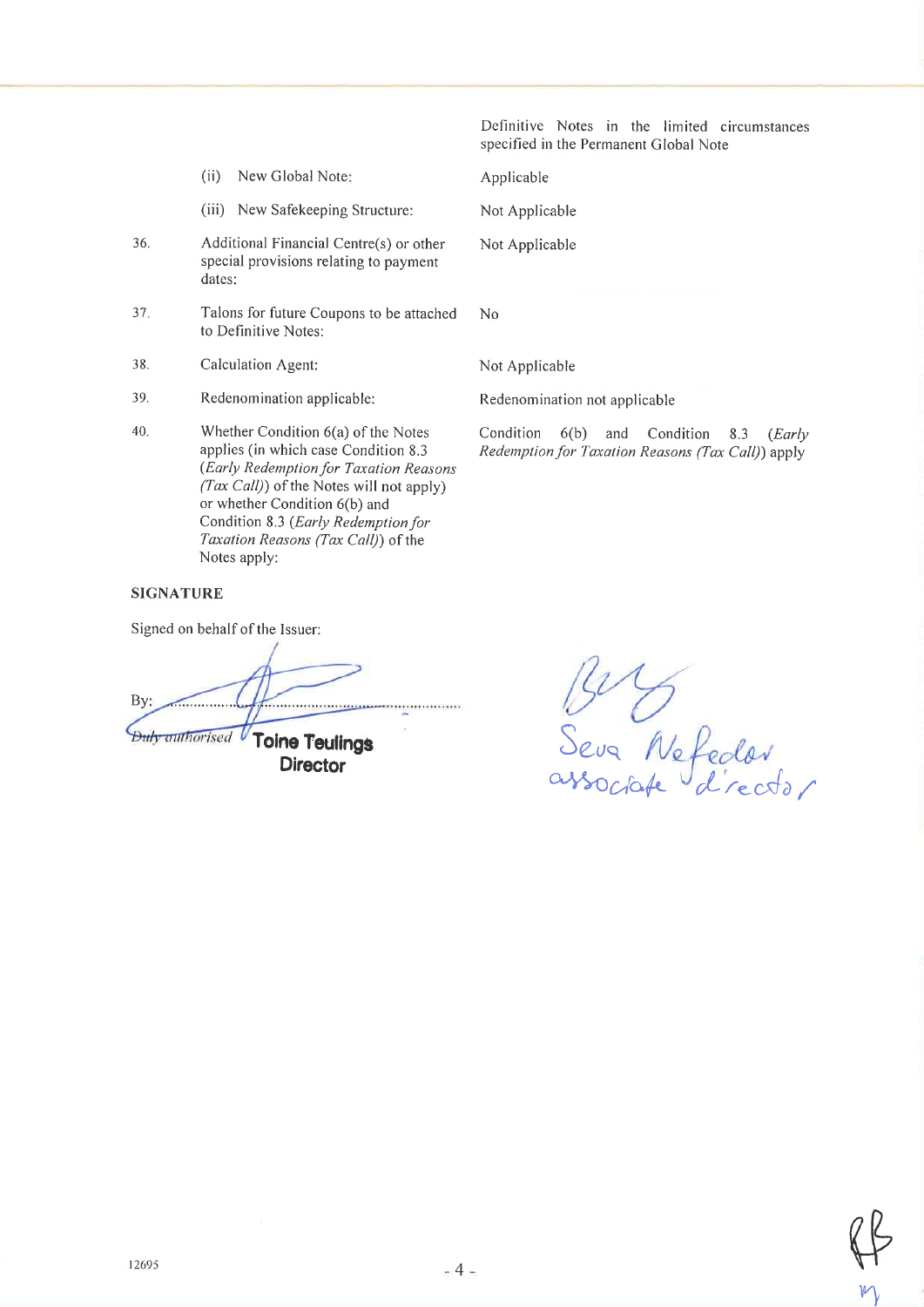

### $\mathbf{1}$ LISTING

(i) Admission to trading: Application has been made by the Issuer (or on its behalf) for the Notes to be admitted to trading on the regulated market of the Luxembourg Stock Exchange with effect from the Issue Date.

 $(i)$  Estimate of total expenses related to admission to trading: EUR 3,900.00

### 2. INTERESTS OF NATURAL AND LEGAL PERSONS INVOLVED IN THE ISSUE

Save as discussed in "Subscription and Sale" in the Offering Circular, so far as the Issuer is aware, no person involved in the issue of the Notes has an interest material to the offer. The Dealer and its affiliates have engaged, and may engage, in investment banking and/or commercial banking transactions with, and may perform other services for, the lssuer and its affiliates in the ordinary course of business.

3. YIELD (Fixed Rate Notes only)

Indication of yield: 0.40 per cent. per annum

Calculated on an annual basis using the Issue Price on the Issue Date. Yield is not an indication of future price.

#### OPERATIONAL INFORMATION 4.

- (i) ISIN Code:
- (ii) Common Code: 181824389
- (iii) Other Relevant Code:
- (iv) Narne(s) and address(es) of any clearing system(s) other than Euroclear Bank S.A./N.V. and Clearstream Banking, S.A. and the relevant identification number(s):
- (v) Delivery:
- (vi) Narnes and addresses of initial Paying Agent(s):

xs I 878243 895

- Not Applicable
- Not Applicable

Delivery against payment

Citibank, N.A., London Branch Citigroup Centre Canada Square Canary Wharf London El4 5LB United Kingdorn

- (vii) Nanres and addresses of additional Not Applicable Paying Agent(s) (if any):
- Intended to be held in a manner which would allow central banking system for the euro (the "Eurosystem") eligibility: (viii)

Yes. Note that the designation "yes" simply means that the Notes are intended upon issue to be deposited with one of the ICSDs as common safekeeper and does not necessarily mean that the

r<br>Y